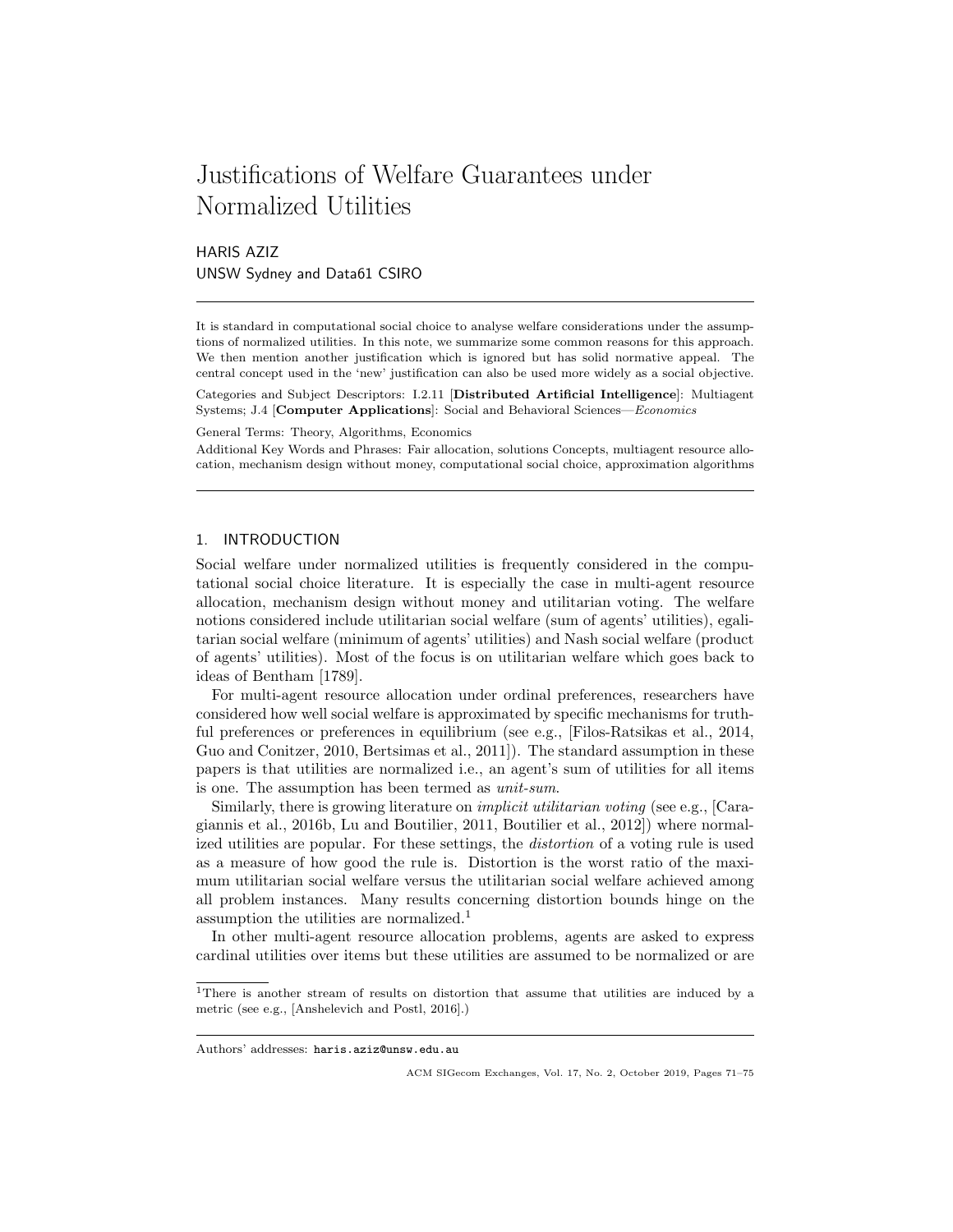## <sup>72</sup> · H. Aziz

processed to be normalized. For example, Bouveret and Lemaître [2015] state that most collective utility functions only make sense if the utilities are expressed on a common scale or normalized. Even when agent preferences are ordinal, the scoring rules used to get 'proxy utilities' satisfy the normalized or equal scale property (see e.g., [Baumeister et al., 2014]).

In short, both within voting and resource allocation, there is a focus on welfare under normalized utilities.<sup>2</sup> When the 'real' utilities of agents are not normalized, it begs the question that why normalized utilities are used. The papers making this assumption either justify it as a standard assumption used in previous work or by mentioning one or two reasons. In this note, we curate and discuss justifications for welfare approaches under normalized utilities.<sup>3</sup>

### First Principle/Philosophical Justifications

- (1) Scale invariance. Egalitarian and utilitarian social welfare suffer from being responsive to scale variance.<sup>4</sup> Imposing normalized utilities is a simple way to regain scale invariance.
- (2) Guaranteeing a proportion of the ultimate happiness of an individual. Another way to view scale invariance is that one is concerned less about the amount of utility achieved by an individual agent and more so about the fraction of maximum possible utility that she achieves. This concern is indeed captured when one tries to approximate egalitarian welfare under normalized utilities.
- (3) Fairness. In voting, when each voter is allowed to spread a utility of 1 over the alternatives, it is akin to each voter having 'one' vote and 'equal' say. Similarly, normalized utilities are considered in resource allocation to define rules such as Adjusted Winner [Brams and Taylor, 1996]. If utilities are not normalized, and the rule is welfarist in some sense, then fairness can be undermined. For example, when considering rules that are responsive to utilitarian social welfare, the outcome is favourable to agents with the most magnified utilities. When considering egalitarian welfare, the allocation is aligned with the concerns of the agent with most scaled down utility valuations.

#### Justification in a common setting

(4) Probabilistic perspective. Another possible justification for using normalized utilities is using the utility as a measure of certainty of liking an item or outcome.

### Technical Justifications

(5) Strategic. The reasons for fairness can also be seen as justification regarding strategic issues. Considering normalized utilities circumvents certain trivial

 $^{2}{\rm The}$  welfare notion of utilitarian social welfare under normalized utilities has been referred to as 'relative utilitarianism' [Dhillon and Mertens, 1999].

<sup>3</sup>Welfare maximization under normalization is not without issues. For example, maximizing utilitarian welfare under normalized utilities is incompatible with resource monotonicity [Sziklai and Segal-Halevi, 2015].

<sup>4</sup>Nash welfare on the other hand is scale invariant. The Spliddit website [Goldman and Procaccia, 2014] which provides a convenient interface for fair division algorithms uses a solution based on the Nash welfare [Caragiannis et al., 2016a] for allocation of goods.

ACM SIGecom Exchanges, Vol. 17, No. 2, October 2019, Pages 71–75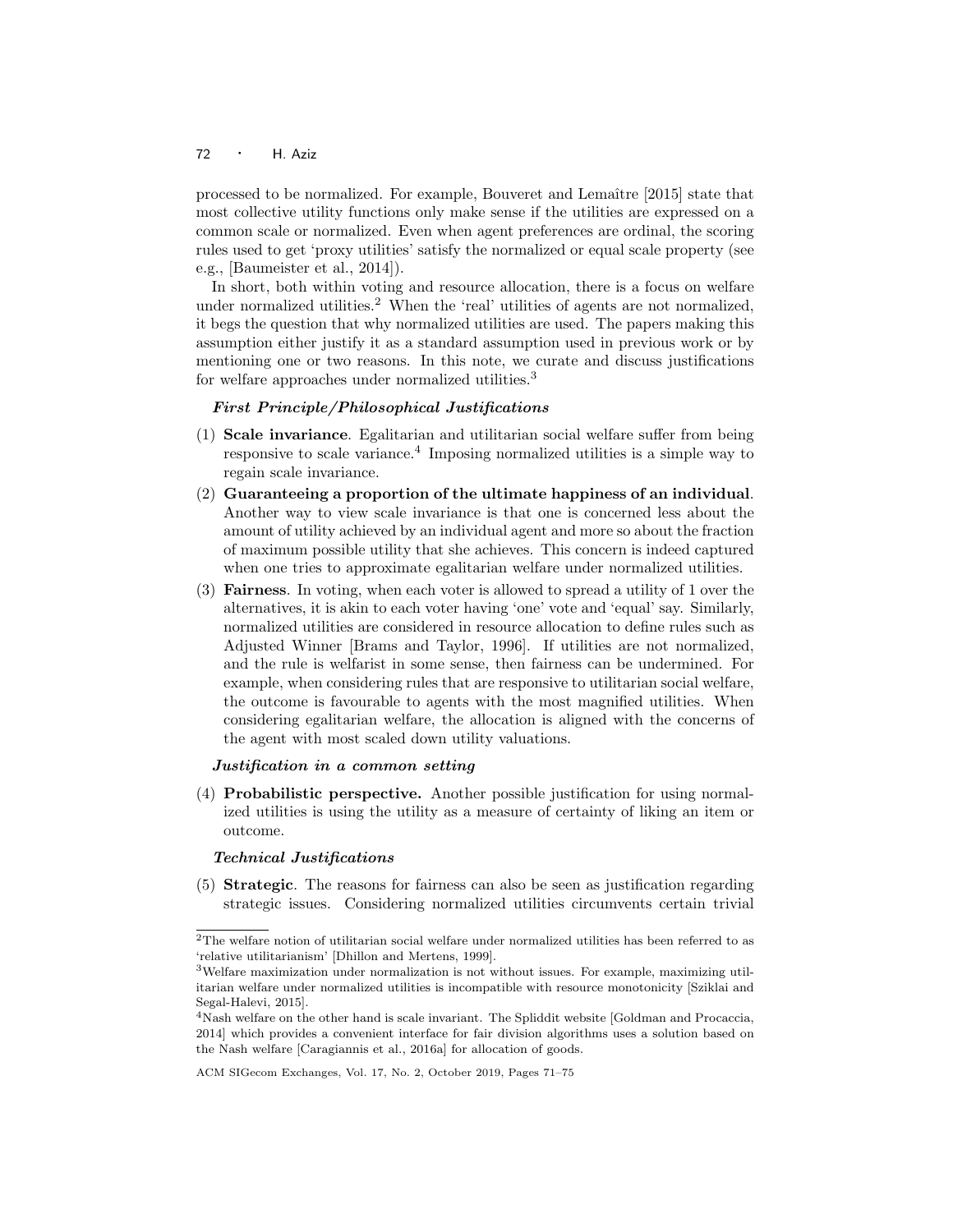manipulation actions of scaling up or down of utilities. When considering utilitarian welfare normalization prevents agents from overshadowing other agents by reporting extremely high utilities. An agent who reports the highest utilities for all items would get all the items in a utilitarian social welfare maximizing solution!

(6) Reasonable approximation guarantees for welfare. Another reason for considering normalized utilities is also technical and somewhat 'self-serving'. There is little hope of achieving reasonable approximation guarantees of maximum welfare or reasonable low distortion when utilities are unbounded. Therefore the normalization assumption can be seen as a trick of the trade to obtain reasonable approximation guarantees.

We have discussed reasons for considering (approximate) welfare guarantee for normalized utilities. There are at least two possible points of criticism concerning social welfare under normalized utilities. Firstly, one may negatively perceive that the welfare guarantee results only hold under the restrictive assumption of normalizes utilities. Secondly, there can be a more classical objection to a cardinal approach to social welfare itself which involves interpersonal comparison of utilities (see e.g., [Robbins, 1935]). The second issue may appear especially acute in the context of social choice settings such as fair allocation and voting which typically do not involve money. One reason for pursuing social welfare in computer science research has been that 'without explicit optimization objective that measures the quality of outcomes, approximation cannot play a role' [Procaccia and Tennenholtz, 2013].

We point out that by simply pursuing justification  $(6)$ , one can paradoxically get a justification that avoids both criticisms. One can get a similar guarantee for a concept that does not involve interpersonal comparison of utilities and does not require scaling of utilities of any agent. This largely ignored 'new' justification is centered around a relaxation of Pareto optimality.

## (7) Approximate Pareto optimality under any scaling of the utilities.

We say that utility profile  $u = (u_1, \ldots, u_n)$  Pareto dominates utility profile  $u' =$  $(u'_1, \ldots, u'_n)$  if  $u_i \geq u'_i$  for all agents i and  $u_i > u'_i$  for some agent i. Given any  $\alpha \in [0,1]$ , a utility profile u is  $\alpha$ -Pareto optimal if there exists no other achievable utility profile u' such that  $\alpha \cdot u'$  Pareto dominates  $u^5$ . The concept is very natural and has been used in the context of routing games [Aumann and Dombb, 2010], probabilistic matchings [Immorlica et al., 2017] and participatory budgeting [Aziz et al., 2017].

It can be proven that any outcome that achieves  $\alpha$  fraction of the maximum social welfare under normalized utilities also satisfies  $\alpha$ -Pareto optimality under any scaling of the utilities. Suppose agents have normalized utilities. Consider any outcome that achieves  $\alpha$  fraction of the maximum social welfare. Suppose the utility profile of the agents is u. Then we first claim that u is  $\alpha$ -Pareto optimal. Suppose it is not  $\alpha$ -Pareto optimal. Then there exists another achievable utility profile u' such that  $\alpha \cdot u'$  Pareto dominates u. But this means that u achieves less

 $5$ The definition is written for positive utilities but can be adapted for negative or mixed utilities.

ACM SIGecom Exchanges, Vol. 17, No. 2, October 2019, Pages 71–75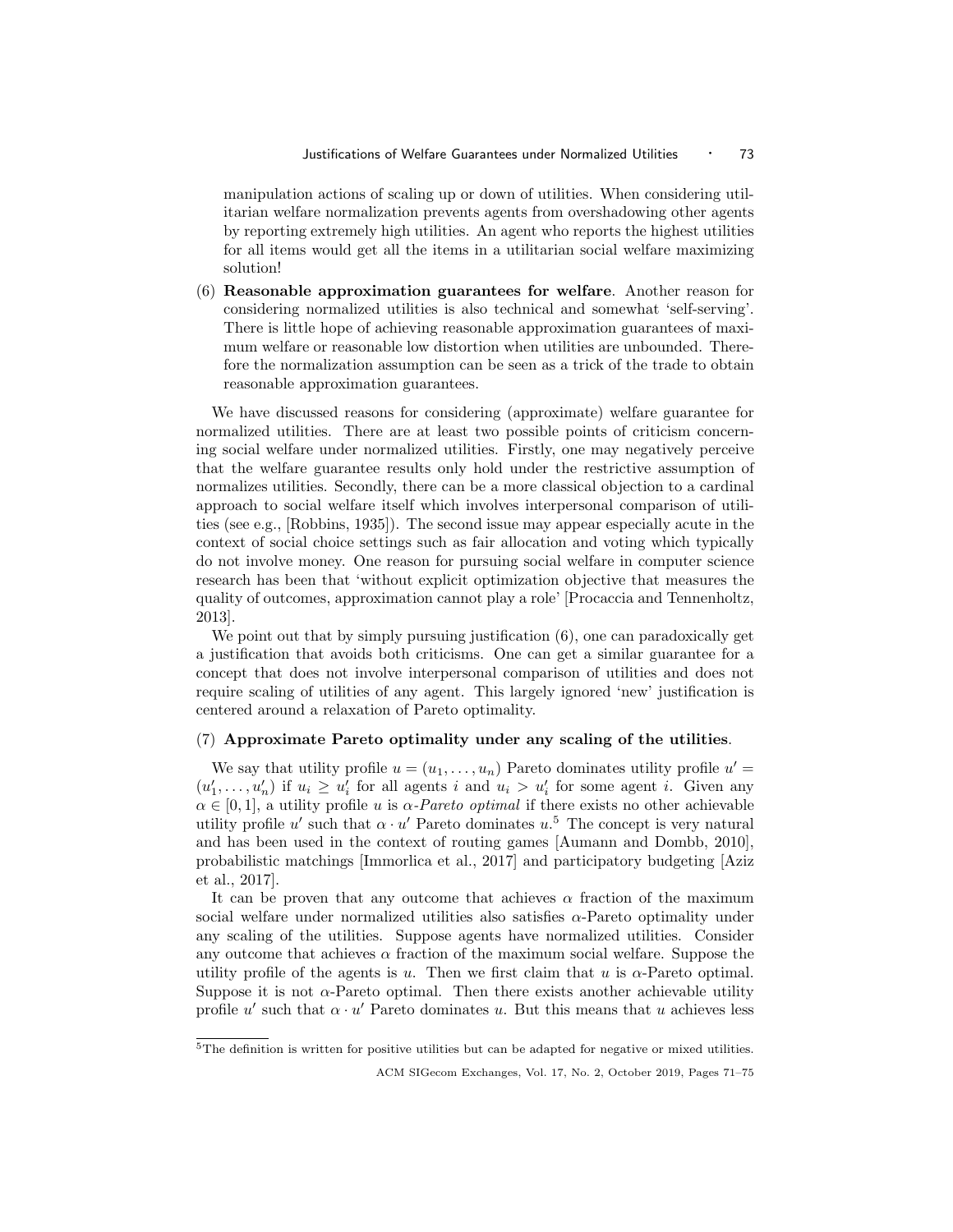### <sup>74</sup> · H. Aziz

than  $\alpha$  fraction of social welfare of u' which is a contradiction. We have established that the outcome achieves  $\alpha$ -Pareto optimality under normalized utilities. We note that  $\alpha$ -Pareto optimality is invariant under scaling of an agent's utility function even when discrete outcomes are considered. The reason is that for an agent  $i$ , any two utility functions  $u_i$  and  $u'_i$  where  $u'_i = \alpha u_i$  and for any social outcomes  $a, b$ ,  $u_i(a) \ge u_i(b)$  if and only if  $u'_i(a) \ge u'_i(b)$ . Hence, the outcome achieves  $\alpha$ -Pareto optimality under any scaling of the agents' utilities.

By normalizing the utilities and achieving or establishing some bound on the maximum utilitarian or egalitarian social welfare also implies the same approximation bound on Pareto optimality for the 'real' utilities of the agents. Thus one can use justification (6) for technical ease but then achieve a guarantee that has more wide-spread normative appeal. The 'new' justification can also be used as another motivation for the projects of implicit utilitarian voting and approximate mechanism design without money. It can also be viewed as a source of corollaries for these lines of work. Taking another view, for new settings, one can directly use approximate Pareto optimality rather than particular social welfare as the social objective. A lower bound result for approximate Pareto optimality would imply a similar lower bound for utilitarian welfare.

We conclude by mentioning that the normative/axiomatic approach in traditional social choice and the quantitive welfarist approaches employed in recent computational social choice papers have been termed as distinct from each other. The use of approximate Pareto optimality provides a convenient bridge between the two approaches.

#### Acknowledgments

The author thanks Felix Brandt, Hu Fu, Xin Huang, Barton Lee, Ariel Procaccia and Matt Weinberg for useful comments.

## **REFERENCES**

- E. Anshelevich and J. Postl. Randomized social choice functions under metric preferences. In Proc. of 25th IJCAI, pages 46–59. AAAI Press, 2016.
- Y. Aumann and Y. Dombb. Pareto efficiency and approximate Pareto efficiency in routing and load balancing games. In Proc. of 3rd International Symposium on Algorithmic Game Theory (SAGT), pages 66–77, 2010.
- H. Aziz, A. Bogomolnaia, and H. Moulin. Fair mixing: the case of dichotomous preferences. 2017. Working Paper.
- D. Baumeister, S. Bouveret, J. Lang, N-T. Nguyen, T-T. Nguyen, J. Rothe, and A. Saffidine. Axiomatic and computational aspects of scoring allocation rules for indivisible goods. In Proc. of 5th COMSOC, 2014.
- J. Bentham. An Introduction to the Principles of Morals and Legislation. 1789.
- D. Bertsimas, V. F. Farias, and N. Trichakis. The price of fairness. Operations Research, 59(1):17–31, 2011.
- C. Boutilier, I. Caragiannis, S. I. Haber, T. Lu, A. D. Procaccia, and O. Sheffet. Optimal social choice functions: a utilitarian view. In Proc. of 13th ACM-EC Conference, pages 197–214. ACM Press, 2012.

ACM SIGecom Exchanges, Vol. 17, No. 2, October 2019, Pages 71–75